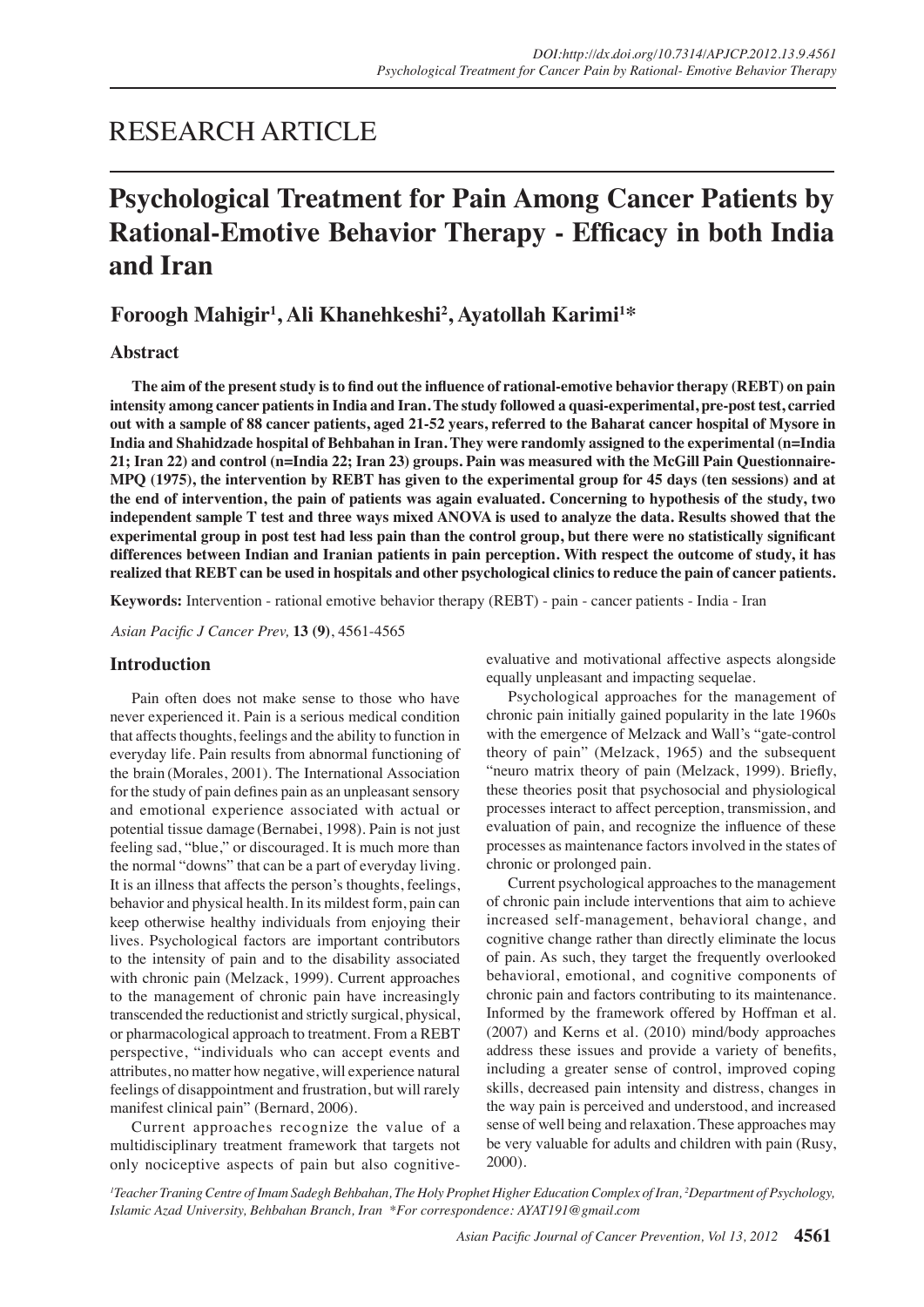#### *Foroogh Mahigir et al*

One of the most frequently employed psychologicallybased treatments is Cognitive-Behavioral Therapy (CBT). CBT has been found to be effective as part of a treatment regimen for a variety of pain conditions including chronic cancer pain (Thomas, 2000), rheumatoid arthritis and osteoarthritis (Bradley, 2002), fibromyalgia (Berman, 1999), chronic low back pain (Van Tulder, 2001), and chronic pelvic pain (Reiter, 1998).

Relaxation also includes a range of therapeutic techniques that may decrease the pain (Barkin et al., 1996). According to the 1996 National Institutes of Health report on the treatment of chronic pain and insomnia, there is strong evidence for the effectiveness of relaxation techniques in reducing chronic pain in a variety of medical conditions. Effects may include reduced pain and muscle tension, reduced anxiety and insomnia, and increased activity level (Good, 1996; Carroll, 1998). Biofeedback is one of the other psychological treatments that have been designated as an efficacious treatment for pain associated with headache and temporomandibular disorders (TMD) (Yucha, 2008). Biofeedback has been shown to be effective in the management of a variety of pain conditions (DePalma, 1997). Other studies have shown effectiveness of hypnosis for pain associated with burns, cancer, and rheumatoid arthritis (Sellick, 1998) and pain and anxiety reduction related to surgery (Lang, 2000).

Cancer is a general term applied to tumors or growths. The terms oncology, anaplasia, neoplasm's may all be used as an alternative to the word 'cancer'. Body cells normally regenerate and die continually so the number of cells remains constant. Cancer can develop in people of all ages, but it is more common in people over 60 years old. The incidence of cancer is increasing possibly due to lifestyle and the increasing age of the population (Gabriel, 2004).

There are  $1/250$ <sup>th</sup> men and  $1/300$ <sup>th</sup> women diagnosed as suffering from cancer every year (Souhami and Tobias, 2003). Although the treatment and management of the primary tumors have obviously been the main focus of medical input, metastatic spread is still the main cause of death (Tobias and Eaton, 2001). This spread often develops before diagnosis and treatment have begun, so prognosis is not altered by treatment of the primary cancer. Early intervention with cancer treatment invariably has a better chance of survival.

Today the therapeutic methods have created a large number of survivors of cancer patients. It would seem that the problems of the cancer patient would be solved by his survival alone, but unfortunately this is not so. Progress in treatment, like all other advances, has created problems. The National Institute of Nursing Research reports that pain affects more Americans than cancer combined (National Institutes of Health. Fact sheet, 2011). Pain in the cancer patients is a common occurrence; with emotional, cognitive and physical squeal and some may have clinical levels of pain (Antonio, 2000). Cancer patients also experience different levels of stress and emotional upsets. Important issues in the life of any person with cancer may include the fear of death, interruption of life plans, changes in body image and self-esteem changes in social role and life style.

The need to understand which therapeutic and technique is most applied a major key for health studies. Rational Emotive Behavior Therapy (REBT) is one of the most widespread psychological approaches and with respect to the previous studies it can be used as a therapeutic method with cancer patients.

REBT developed by Albert (1950) based on the principle that whenever we become upset, it is not the events taking place in our lives that upset us; it is the beliefs that we hold, make us to become depressed, anxious, enraged, etc (Dryden, 2003). The first of the modern cognitive behavior therapies and a pioneering philosophy was developed in 1955 by Albert Ellis in Eastern USA, in New York. Coming and strongly influenced by the perspective of a Freudian Sexual-Therapist (Ellis, 2003).

The researchers have recently demonstrated the important of REBT in managing cancer-related pain (Syrjala, 1995). Summarizing twenty years of research on clinical Anxiety, the American Psychiatric Association concluded that REBT is probably as good as drug treatment and better than other forms of psychotherapy. The basic process of change which REBT attempts to foster begins with the client acknowledging the existence of a problem and identifying any 'meta-disturbances' about that problem. The client then identifies the underlying irrational belief which caused the original problem and comes to understand both, why it is irrational and why a rational alternative would be preferable (Ellis,2001). The client challenges their irrational belief and employs a variety of cognitive, behavioral, emotive and imagery techniques to strengthen their conviction in a rational alternative. They identify impediments to progress and overcome them, and they work continuously to consolidate their gains and to prevent relapse. Further, REBT advocates 'selective eclecticism', which means that REBT counselors are encouraged to make use of techniques from other approaches, while still working specifically within the theoretical framework of REBT.

Despite of the many studies about effectiveness of Psychological interventions on different forms of pain, there is rarely any documentation on the influence of REBT on pain in cancer patients. The present study therefore focuses on these issues that if the REBT treatment has a significant affect in reducing pain among cancer patients.

Cancer patients in this study refer to the patients with any kind of cancer that is recognized by specific tests in cancer and patients with pain are defined in this study as compromise of those cases that show high scores on McGill Pain Questionnaire., more over the main objective of this research is to use the Rational Emotive Behavior Therapy (REBT) to reduce levels of pain among cancer patients in India and Iran.

### **Materials and Methods**

The sample of the study contains of 88 patients in two countries (By the age range of 21-52 years) and randomly divided in control (n=India22+Iran 23) and experimental (n=India 21+Iran 22) groups.

In order to assess the pain perception of the cancer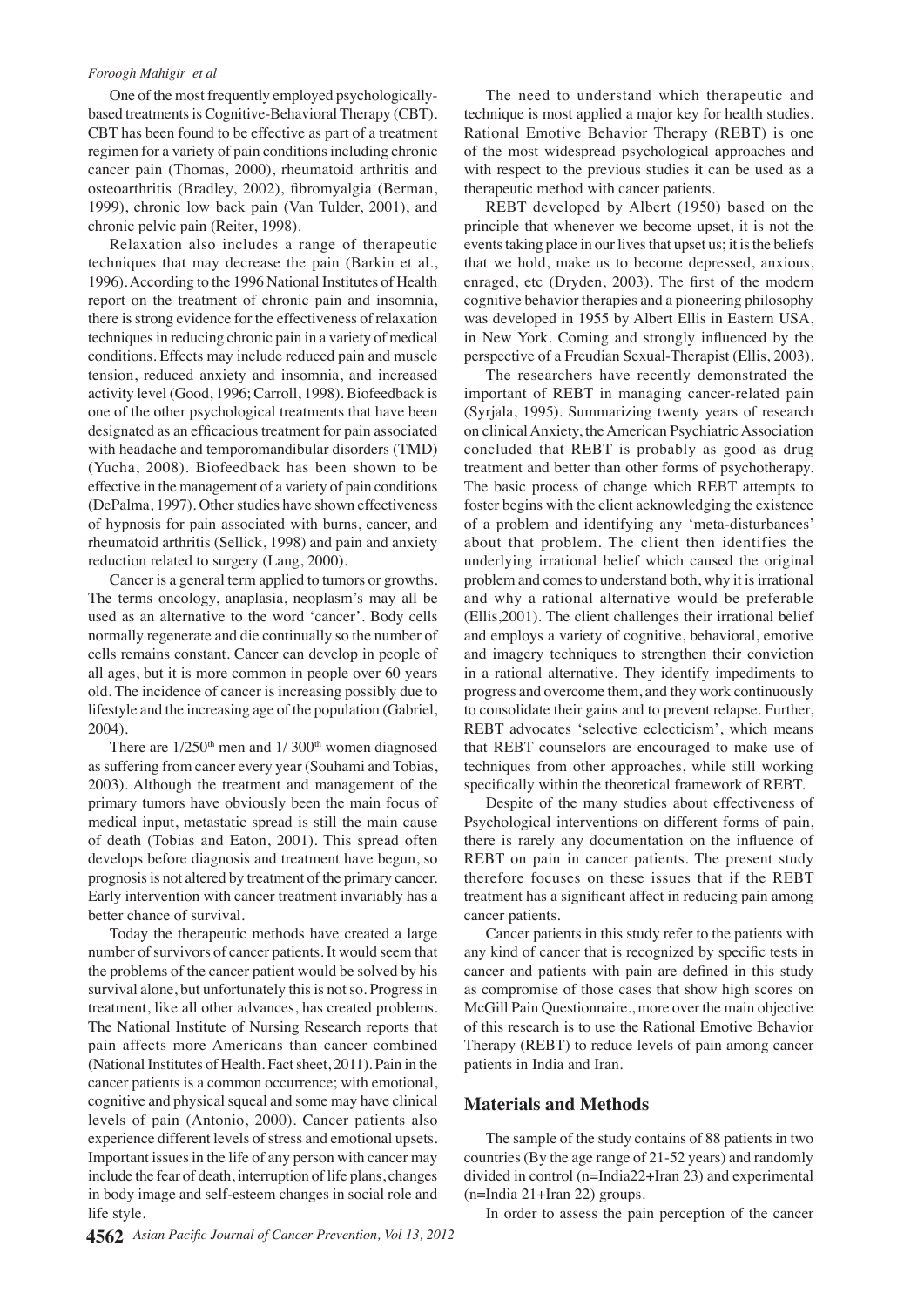patients in this study the McGill Pain Questionnaire<sup>[31]</sup>-MPQ was used. The MPQ is a validated multidimensional clinical tool that assesses pain in three dimensions-sensory, affective, and evaluative-based on 20 sets of words that patients select to describe their pain. The words selected by the patient can be used to describe the quality of their pain, such as burning, shooting, electric, or pins and needles, and as throbbing, aching, or heavy. The description of these types of pain can suggest underlying neuropathic mechanisms. The MPQ takes between 5 and 15 minutes to complete, and thus has been used in pain research rather than clinical practice. The MPQ provides two indexes of pain: (1) the total number of items chosen and (2) the pain rating index (PRI), which is an index of the severity of the items chosen.

#### *Study was carried out in 3 phases*

Phase 1, (pre test): In this phase, McGill Pain Questionnaire (MPQ) administered to selected cancer patients and the level of pain in two groups was computed.

Phase 2, (Intervention): The second phase of this study Rational-emotive behavior therapy (REBT) treatment manual has evaluated to reduce pain. The intervention that was conducted for this research involved eight sessions which lasted for two hours for each session. All sessions were carried out on Monday, Wednesday and Friday of the week, at the center of cancer patients. The first session, focused on preparing the right environment for intervention and conditions for worth such as empathy, warmth and respect; relationship building and assessment of family background. The second session encouraged cancer patients to have an insight of their personal experiences in their respective environment; the third session prepared patients to go through counseling intervention, as well as to be introduced to REBT counseling approach. The fourth to seven sessions were the intervention phases based on REBT and the eight sessions was the final or the concluding session, which aimed at preparing members to conduct themselves well when they are confronted with stressful situations in their daily lives. In the rational emotive behavior therapy (REBT), the total time spent by the patients on the REBT at the work setup was 55 minutes and participants were given a workbook with a summary of the material presented in each session and worksheets used in sessions and for home practice assignments. The psychosocial techniques were distributed as follows: Cognitive techniques, Imagery techniques and Behavioral techniques.

Phase 3, (post test): After 10 days from phase 2, McGill Pain Questionnaire (MPQ) was administered again on all samples groups and the obtained data was processed and computed by SPSS. In this study, testing was done in a quiet atmosphere. The instruction was given clearly without any ambiguity and there was no time limit for answering the questionnaire.

### **Results**

#### *Pretesting*

Before analyze of hypothesis of the research, two independent sample T test has been used to find out

the difference between pre test of both control and experimental groups. The mean scores and T value of total pain indicated that there were no significant differences between pre test scores. The mean scores and T value of 4 subscales of pain questionnaire also indicates that there are no significant differences between pre test of experimental and control groups.

#### *Effect of intervention (Repeated measure ANOVA)*

50.0 Subjects and scores of pretest- posttest are within 75.0 three ways mixed ANOVA is used to analyze the data.00.0 Regarding to the hypothesis of the present study, In this design, three independent variables are [group (experimental and control) and country are between subjects], and the scores of pain are dependent variable. Descriptive statistics and analysis by repeated measure ANOVA for total pain scores and four subscales have shown in the following tables and figures.

0 post-test is 15.00-3.52 nevertheless for control groups is 25.0 As it has shown above, in India the mean and S.D of total Experimental group in pre-test is 34.47-4.63 and in 33.95-6.00 for pre-test and 30.43-5.55 for post-test. In Iran also the mean and S.D of total Experimental group in pre-test is 35.72-2.81 and in post-test is 16.18-4.38 nevertheless for control groups is 34.86-2.37 for pretest and 33.18-4.36 for post-test. Mean and S.D of four subscale in experimental group has shown reduction from pre test to post test where as there is no differences shown in control group.

As it has been shown in Table 2, In total pain scores with respect to within-Subjects Effects, there are significant differences between pretest and posttest [F (1, 84)=248.31, P<001].

The interaction between Change \* Group and Change \* Group \* Country are not significant but between Change \* Country, it is significant  $[F(1, 84)=145.19, P<001]$ . With respect to the effect of Country and group as independent variables (Between Subject), The effect of group is significant [F  $(1, 84)$ =156.71, P<001] and the effect of

**Table 1. Mean and S.D of Pre and Post-Test of Total Pain Scores.**

|                                                      |  |  | India |  |  |  |                                              |      |              |
|------------------------------------------------------|--|--|-------|--|--|--|----------------------------------------------|------|--------------|
|                                                      |  |  |       |  |  |  | Variable Pretest Post Test Pretest Post Test |      |              |
|                                                      |  |  |       |  |  |  | Mean S.D Mean S.D Mean S.D Mean S.D          |      |              |
| Total                                                |  |  |       |  |  |  |                                              |      |              |
| Exp 34.47 4.63 15.00 3.52 35.72 2.81 16.18 4.38      |  |  |       |  |  |  |                                              |      |              |
| Control 33.95 6.00 30.43 5.55 34.86 2.37 33.18 4.36  |  |  |       |  |  |  |                                              |      |              |
| Sensory                                              |  |  |       |  |  |  |                                              |      |              |
| Exp 21.19 4.34 8.95 3.21 22.54 2.52 9.90             |  |  |       |  |  |  |                                              |      | $3.58$ 100.0 |
| Control 21.43 4.35 20.26 5.60 22.40 1.86 22.86       |  |  |       |  |  |  |                                              | 4.55 |              |
| Affective                                            |  |  |       |  |  |  |                                              |      |              |
| Exp 4.19 1.03 1.61 .58 3.81 0.66 1.90 1.06           |  |  |       |  |  |  |                                              |      |              |
| Control 3.69 1.10 2.86 1.21 3.68 0.83 2.54 0.96 75.0 |  |  |       |  |  |  |                                              |      |              |
| Evaluation                                           |  |  |       |  |  |  |                                              |      |              |
| Exp 3.19 1.40 1.8 1.10 3.04 0.72 1.63 .84            |  |  |       |  |  |  |                                              |      |              |
| Control 3.04 1.46 2.26 .91 2.95 0.89 2.36 0.95       |  |  |       |  |  |  |                                              |      |              |
| Miscellaneous                                        |  |  |       |  |  |  |                                              |      | 50.0         |
| Exp 5.90 1.64 2.57 0.92 6.31 0.89 2.72 1.31          |  |  |       |  |  |  |                                              |      |              |
| Control 5.78 1.56 5.04 1.36 5.81 1.18 5.40           |  |  |       |  |  |  |                                              | 0.90 |              |

\*Exp= Experimental

**38.0 31.3**

**46.8 56.3**

**20.3 6.3 10.1**

 $\ddot{\phantom{a}}$ 

0

**38.0 31.3**

Newly diagnosed without treatment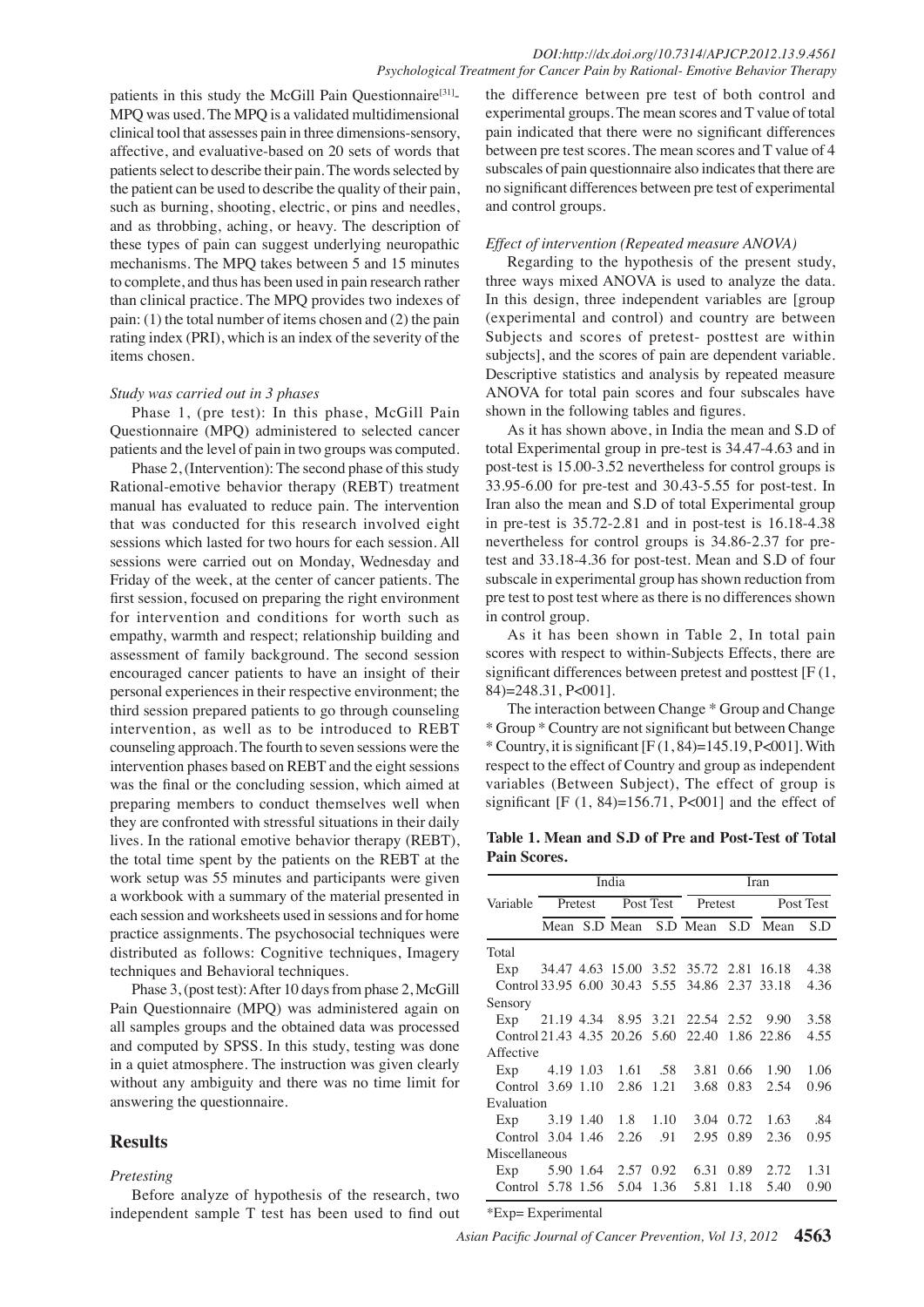|                          |         | Total    |         | Sensory  |         | Affective |        | Evaluation |          | Miscellaneous |  |
|--------------------------|---------|----------|---------|----------|---------|-----------|--------|------------|----------|---------------|--|
|                          | F       | p        | F       | p        | F       | p         | F      | p          | F        | p             |  |
| Within-Subjects Effects  |         |          |         |          |         |           |        |            |          |               |  |
| Source of variation      |         |          |         |          |         |           |        |            |          |               |  |
| Change                   | 248.31  | $\Omega$ | 117.46  | $\Omega$ | 126.99  | $\theta$  | 47.32  | $\Omega$   | 105.25   | $\Omega$      |  |
| Change*Group             | 0.39    | 0.53     | 0.27    | 0.6      | 0.37    | 0.54      | 0.03   | 0.84       | $\Omega$ | 0.92          |  |
| Change*Country           | 145.19  | $\Omega$ | 104.63  | $\Omega$ | 19.39   | $\theta$  | 5.23   | 0.02       | 53.88    | $\Omega$      |  |
| Change*Group*Country     | 0.46    | 0.49     | 0.73    | 0.39     | 2.89    | 0.09      | 0.2    | 0.65       | 0.55     | 0.45          |  |
| Between-Subjects Effects |         |          |         |          |         |           |        |            |          |               |  |
| Intercept                | 8886.34 | $\Omega$ | 3914.75 | $\Omega$ | 1716.85 | $\theta$  | 879.45 | $\Omega$   | 2945.97  | $\Omega$      |  |
| Country                  | 6.02    | $\Omega$ | 6.06    | $\Omega$ | 0.51    | 0.47      | 0.26   | 0.6        | 1.77     | 0.18          |  |
| Group                    | 156.71  | $\Omega$ | 103.94  | $\Omega$ | 4.57    | 0.03      | 1.69   | 0.19       | 38.62    | $\Omega$      |  |
| Group*Country            | 0.24    | 0.62     | 0.28    | 0.59     | 0.19    | 0.66      | 0.3    | 0.58       | 0.05     | 0.81          |  |

Table 2. Results of Repeated Measure ANOVA for Pre and Post-Test Sessions of Total Pain and Four Subscale **Scores**

country also is significant  $[F(1, 84)=6.02, P<0.01]$ .

In Sensory pain scores, there are significant differences between pretest and posttest  $[F(1, 84)=117.46, P<001]$ and interaction of Change \* Country [F (1, 84)=104.63, P<001].but the interaction between Change \* Country and Change \* Group \* Country are not significant.

More over the effect of group is significant  $[F(1,$ 84)=103.94, P<001] and the effect of country also is significant [F (1, 84)=6.06, P<001].

In Affective pain scores, there are significant differences between pretest and posttest of affective pain scores [F (126.99, P<001] and interaction of Change \* Group, it is significant  $[F(1, 84)=19.39, P<001]$  but the interaction between Change \* Country and Change \* Group \* Country are not significant. With respect to the effect of country and group, only the effect of group is significant [F  $(1, 84) = 4.57$ , P<.05].

In Evaluation pain scores, there are significant differences between pretest and posttest scores in pain [F (47.32, P<001] but the effect of country, group and all interactions are not significant

In miscellaneous pain scores, there are significant differences between pretest and posttest of miscellaneous pain scores [F (105.25, P<001] and interaction of Change \* Group also is significant  $[F(1, 84)=53.88, P<0.01]$  but the interaction between Change \* Country and Change \* Group \* Country are not significant.

With respect to the effect of Country and group, only the effect of group is significant  $[F(1, 84)=38.62, P<.01]$ .

# **Discussion**

The objective of the study was to explore the effect of REBT therapy on pain among cancer patients in pre and post test of experimental and control groups. The literature review has revealed that present study is the first work in this area. The finding revealed that intervention session was highly effective in reducing pain in the Experimental groups. The results of this study have approved the current hypothesis and are agreement with previous studies. These findings corroborate previous studies which have considered the use of psychological interventions in the treatment of pain following Cancer patients (Lustman, 1998). It is also in agreement with Syrjala, Donaldson, Davis et al.; Cappeliez (Cappeliez, 2000); Kush and Fleming (Kush and Fleming, 2000) and Ebrahimi(2007). According to the above mentioned results, REBT is highly effective in reducing pain in the Experimental group and it can be used on cancer patient. With regard to mentioned results it is recommended that these groups of patients should be prepared in counseling and interventional classes with individual or group therapy. Few studies have assessed or reported the effectiveness of REBT therapy on pain among cancer patients. From this perspective, the obtained results are important.

Regarding the limitation of psychotherapy treatments and effectiveness of this kind of intervention, REBT can be used in cancer hospitals and other psychological clinics to reduce the pain of patients.

## **References**

- Antonio MH, Lutgendorf S (2000). Psychosocial factors and disease progression in cancer. *J Curr Dir Psychol Sci*, **16**, 42-6.
- Barkin RL, Lubenow TR, Bruehl S, et al (1996). Management of Chronic Pain. Part II. *Disease-a-Month*, **42**, 461-507.
- Berman BM, Swyers JP (1999). Complementary medicine treatments for fibromyalgia syndrome. *Best Practice & Res in Clinical Rheumatology*, **13,** 487-92.
- Bernard ME, Ellis A, Terjesen MD (2006). Rational-emotive behavioral approaches to childhood disorders. *J History, Theory, Practice, And Res*, **23**, 43-59.
- Bernabei R, Gambassi G, Lapane K, et al (1998). Management of pain in elderly patients with cancer. *J Am Med Assoc*, **279,** 23.
- Bradley LA, McKendree-Smith NL (2002). Central nervous system mechanisms of pain in fibromyalgia and other musculoskeletal disorders: behavioral and psychologic treatment approaches. *Current Opinion in Rheumatology*, **14**, 45-51.
- Cappeliez P (2000). Presentation of pain and response to group cognitive therapy with older adults. *J Clinical Gerontology*, **6**, 156-74.
- Carroll D, Seers K (1998). Relaxation for the relief of chronic pain: a systematic review. *J Advanced Nursing,* **27**, 476-87.
- DePalma MT, Weisse CT (1997). Psychological influences on pain perception and non-pharmacologic approaches to the treatment of pain. *J Hand Therapy,* **10**, 183-91.
- Dryden W (2003). Rational Emotive Behavior Therapy. *J Theoretical Developments Brunner*, **18**, 43-57.
- Ebrahimi A (2007). Effectiveness of cognition, behavior therapy